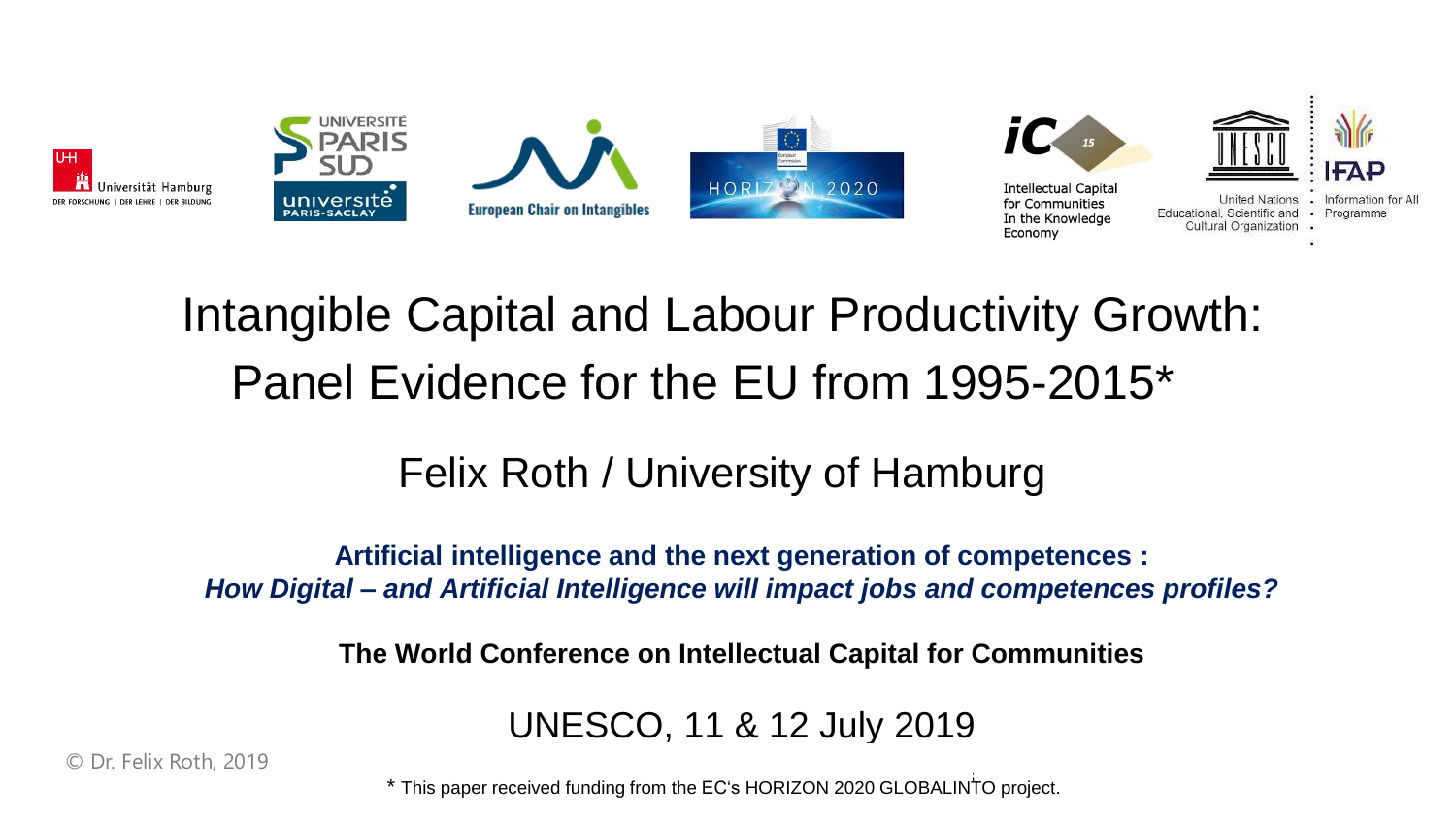# **1. Introduction and Motivation**

• Recent research findings indicate a disappointing growth performance among European Union  $(EU)$  and Euro Area  $(EA)$  countries since the start of the crisis in 2008 (van Ark 2015, van Ark and Jäger 2017).

- By utilizing a *growth accounting methodology*, this literature proves that a significant proportion for the slowdown of the EU/EA growth performance is due to a lack of investments in intangible capital by businesses (van Ark 2015, Corrado et al. 2016).
- However, there exists only scarce econometric studies (*cross-country growth accounting*) concerning the relationship between business intangible capital and labour productivity growth at the country-level. Moreover, such studies have only studied a pré-crisis period (Roth and Thum 2013).
- To overcome the research gap this paper utilizes a *cross-country growth accounting estimation approach* upon a largely extended database matching INTAN-Invest with EUKLEMS data consisting of 16 EU countries from 1995-2015 with an overall amount of 243 (instead of 98) observations. The paper is thereby able to i) corroborate earlièr econometric findings (Roth and Thum 2013), ii) analysé/compare the pre-crisis period to a crisis period (Piekkola 2017) and iii) compare novel econometric findings to the existing growth accoúnting reśults (van Ark 2015, Corrado et al. 2016).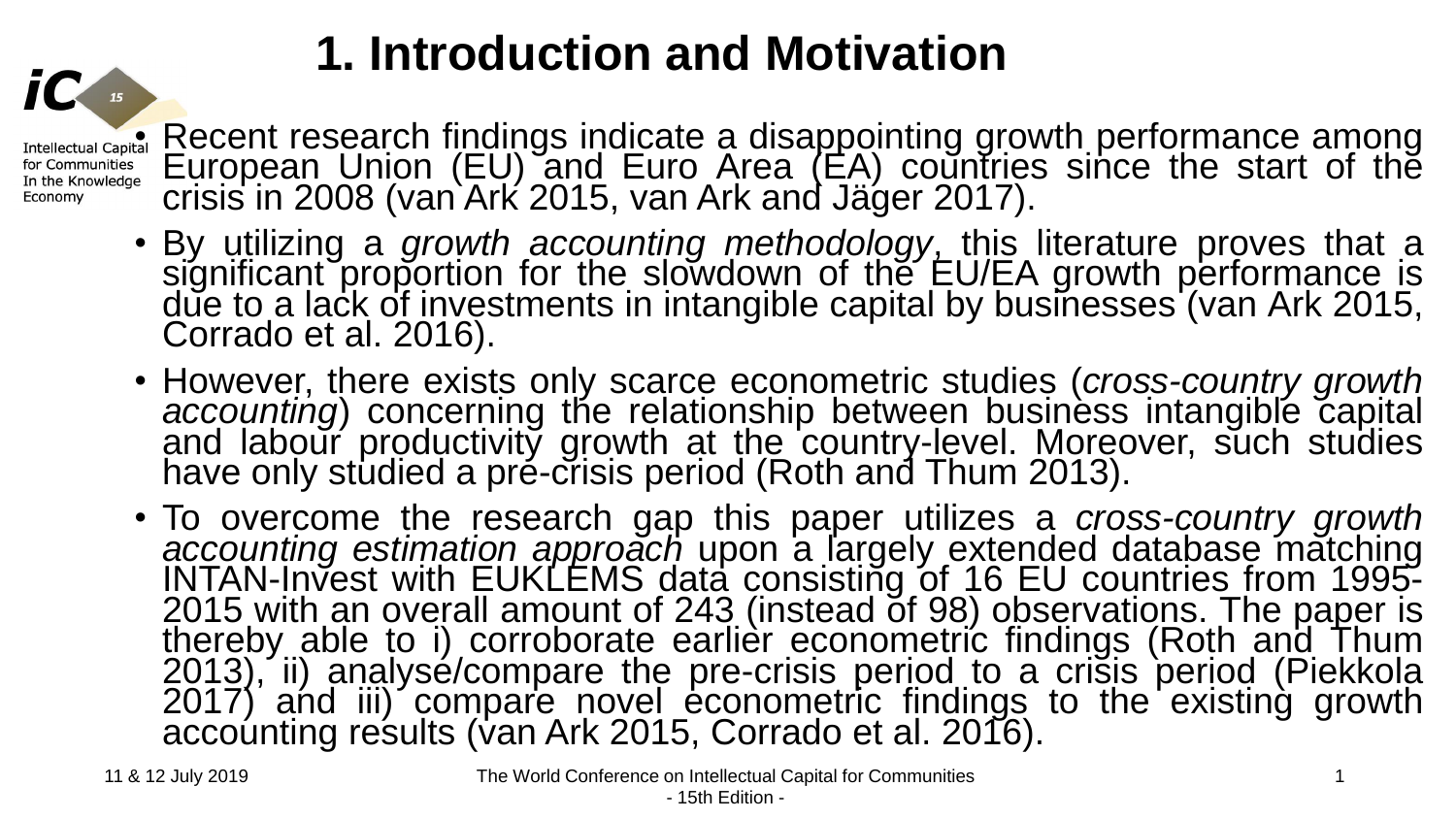

# **2. Links between Intangible Capital and Labour Productivity Growth**

- In times of knowledge economy investments of intangible capital become the dominant source of growth (CHS 2005, 2009, Van Ark 2015, Piekkola 2017, Bounfour and Miyagawa 2015).
- Prior studies have identified the positive relationship between software and organizational capital (Brynjolfson et al. 2002).
- Prior studies have underlined the importance of R&D (Guellec and van Pottelsberghe de la Potterie 2001).
- More recent studies have underlined the importance of economic competencies (Roth and Thum 2013; Piekkola 2014, 2017).
- The complementarity of investments is of major importance (Bounfour and Miyagawa 2015).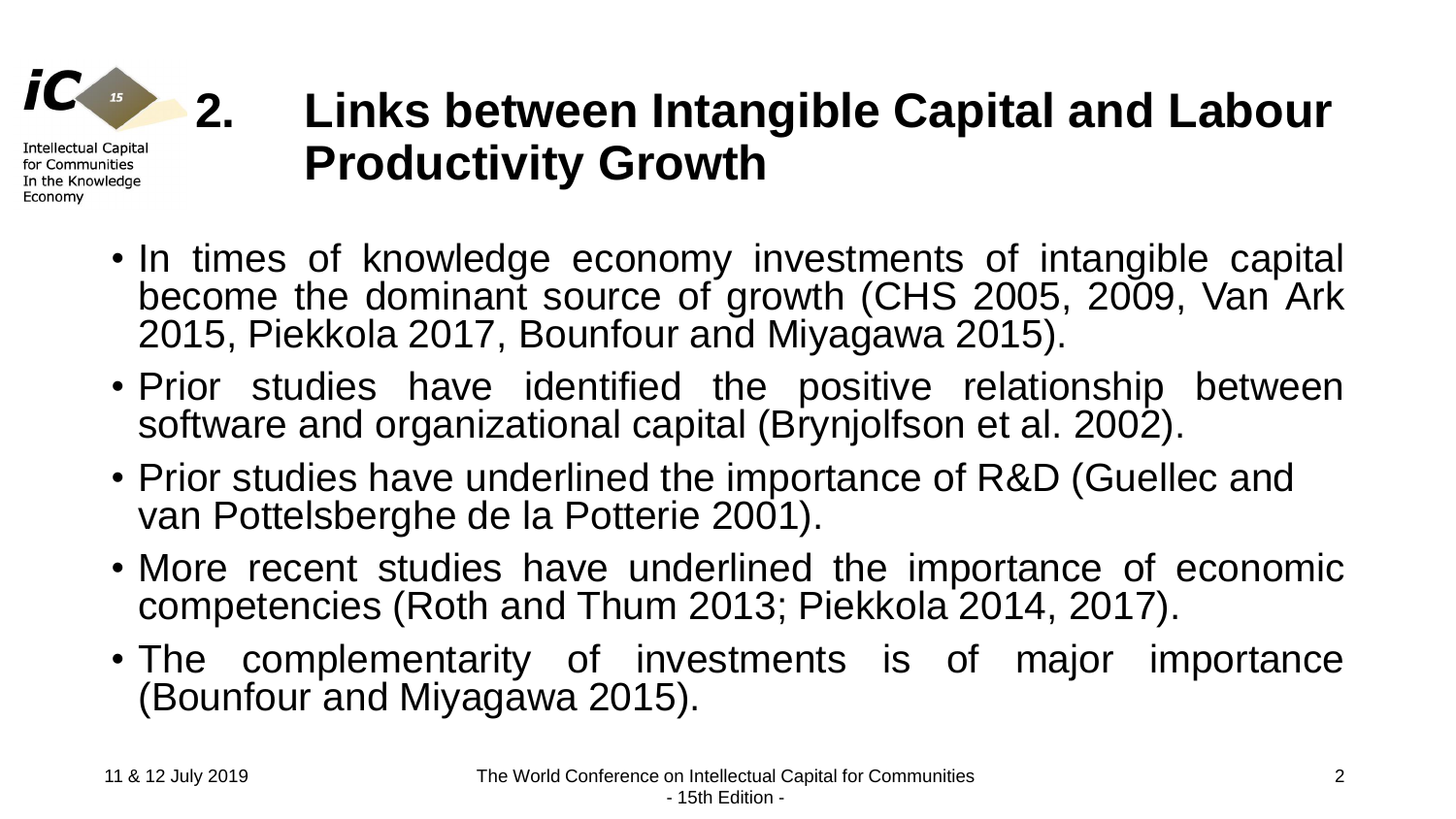

for Communities In the Knowledge

Economy

## **3. Previous Empirical Results**

- There exists a range of previous empirical results using a *growth accounting* framework for pre-crisis and times of crisis (the latest are Van Ark 2015, Corrado et al. 2013, 2016).
- Such results indicate that the incorporation of intangible assets into the boundary of the national accounts have three effects: i) a significant investment (in GDP) in %, ii) a sizeable positive contribution to labour productivity growth and iii) a growth acceleration effect.
- However, econometric results using a *cross-country growth accounting* approach are still scarce.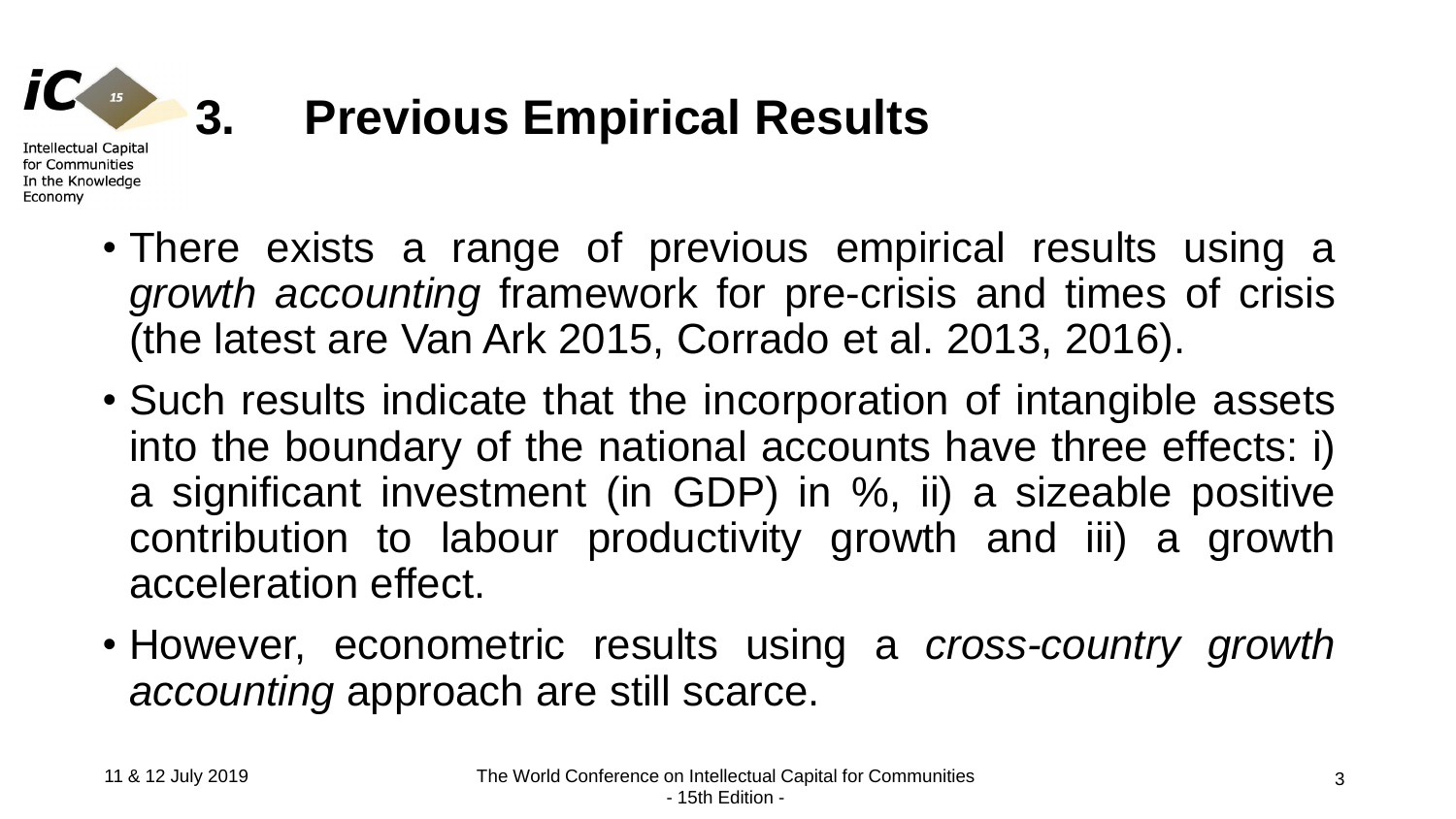

## **Table 1 Previous Empirical Results, 2005-2015 (1/3)**

| <b>Article</b>                      | <b>Country</b> | <b>Investment</b><br>(in GDP) in $%$ | <b>Contribution to</b><br>LPG in %t | Growth acceleration in %              |
|-------------------------------------|----------------|--------------------------------------|-------------------------------------|---------------------------------------|
| CHS (2005)                          | <b>US</b>      | $10 - 12$<br>$(98-00)$               |                                     |                                       |
| CHS (2009)                          | <b>US</b>      | $\sim$ 13<br>(03)                    | 27<br>$(95-03)$                     | 11.2<br>$(95-03)$                     |
| Jalava et al. (2007)                | F <sub>1</sub> | 9.1<br>(05)                          | 16, 30<br>$(95-00)$ , $(00-05)$     | 13.2, 2.1<br>$(95-00)$ , $(00-05)$    |
| Van Rooijen et al. (2008)           | <b>NL</b>      | $8.3*$<br>$(01-04)$                  |                                     |                                       |
| Baldwin et al.<br>(2009)            | CA             | ~19<br>(01)                          |                                     |                                       |
| <b>Barnes and McClure</b><br>(2009) | AU             | $9.6 \pm$<br>(05/06)                 | 20<br>$(94/95 - 05/06)$             | 4,5<br>$(94/95 - 05/06)$              |
| Fukao et al. (2009)                 | <b>JAP</b>     | $11.1***$<br>$(00-05)$               | 27, 16<br>$(95-00)$ , $(00-05)$     | $17.3, -1.4$<br>$(95-00)$ , $(00-05)$ |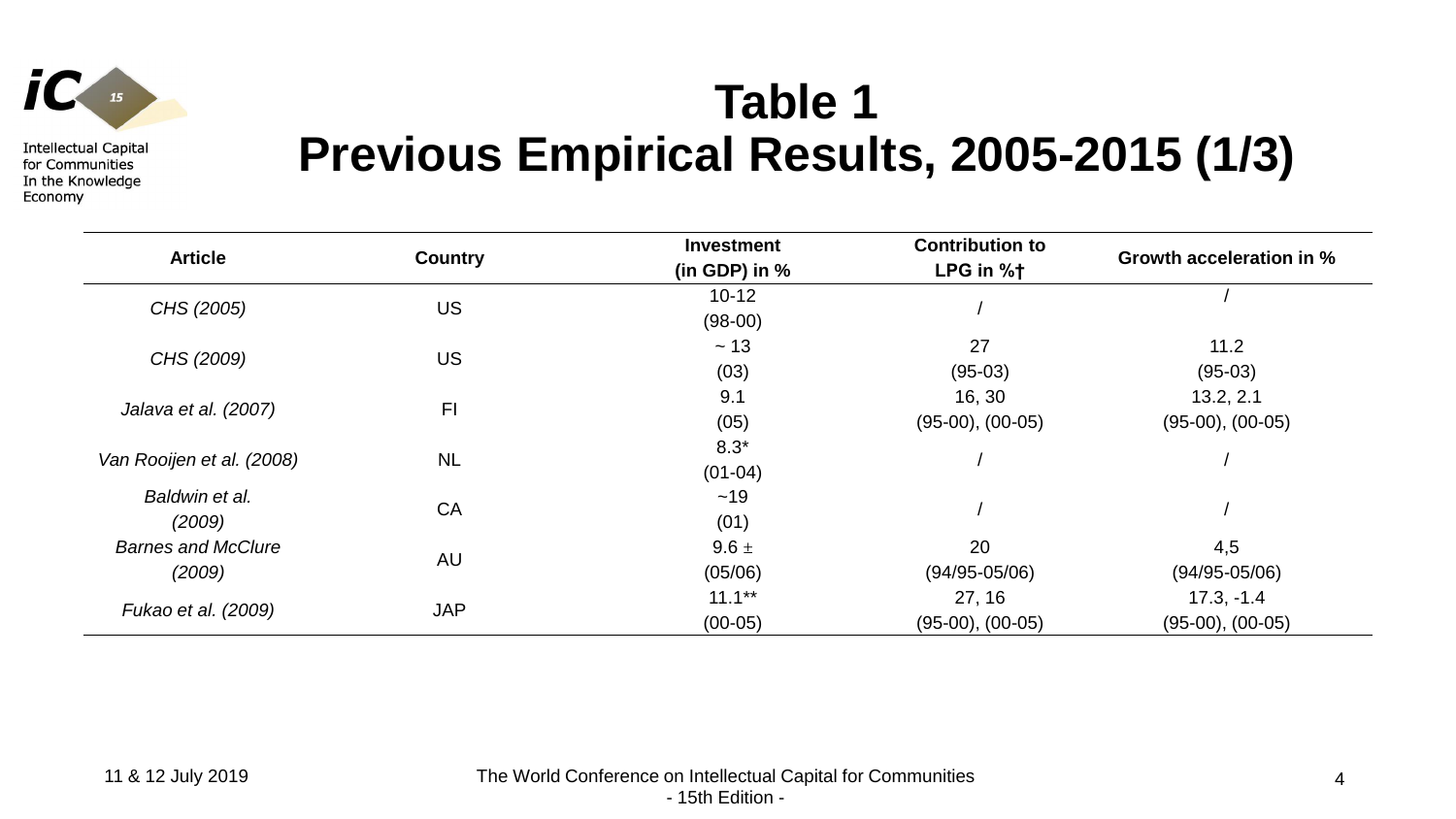

## **Table 1 Previous Empirical Results, 2005-2015 (2/3)**

| <b>Article</b>        | <b>Country</b>             | <b>Investment</b><br>(in GDP) in $%$ | <b>Contribution to</b><br>LPG in %t | Growth acceleration in %          |
|-----------------------|----------------------------|--------------------------------------|-------------------------------------|-----------------------------------|
| Hao et al. (2009)     | DE, FR, IT, ES             | 7.1, 8.8, 5.2, 5.2                   | 31, 37, 59, 64                      | 10.5, 13.8, 37.2, 40              |
|                       |                            | (04)                                 | $(95-03)$                           | $(95-03)$                         |
|                       | <b>UK</b>                  | 13 <sup>±</sup>                      | 20                                  | 13.1                              |
| Marrano et al. (2009) |                            | (04)                                 | $(95-03)$                           | $(95-03)$                         |
|                       |                            | 7.2, 7.9, 5.0, 5.5,                  | 21, 24, 41, 26,                     | 11.2, 9.3, 11.5, 30.6, 18.6, 2.2, |
| Van Ark et al. (2009) | DE, FR, IT, ES, AT, CZ, DK | 6.5, 6.5, 7.9                        | 23, 15, 34                          | 37.0                              |
|                       |                            | (06)                                 | $(95-06)$ ‡                         | $(95-06)$ ‡                       |
| Nakamura              | <b>US</b>                  | Intangible=Tangible                  |                                     |                                   |
| (2010)                |                            | $(00-07)$                            |                                     |                                   |
| Edguist (2011)        | <b>SE</b>                  | $10/-16**$                           | 41, 24                              | $16, -2.3$                        |
|                       |                            | (04)                                 | $(95-00)$ , $(00-06)$               | $(95-00)$ , $(00-06)$             |
| Baldwin et al. (2012) | CA                         | 13.2                                 | 29, 75                              | 13.3, 14.3****                    |
|                       |                            | (08)                                 | $(76-00), (00-08)$                  | $(76-00), (00-08)$                |
| Hulten and Hao (2012) | CN                         | 7.1                                  | 15                                  | 0.7                               |
|                       |                            | (06)                                 | $(00-08)$                           | $(00-08)$                         |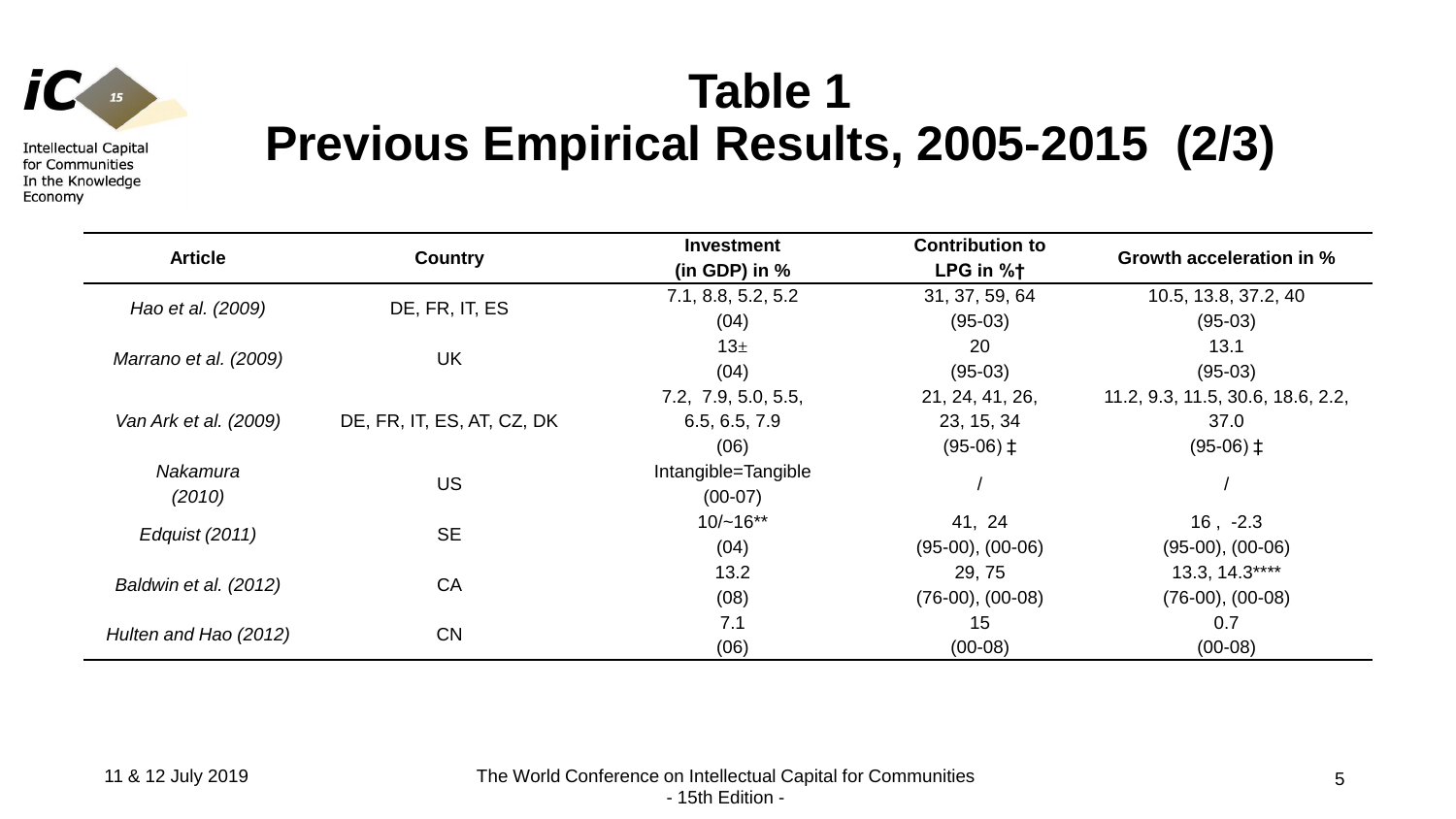

# **Table 1 Previous Empirical Results, 2005-2015 (3/3)**

| <b>Article</b>          | <b>Country</b>             | <b>Investment</b><br>(in GDP) in $%$ | <b>Contribution to</b><br>LPG in %t     | Growth acceleration in % |
|-------------------------|----------------------------|--------------------------------------|-----------------------------------------|--------------------------|
| Roth and Thum (2013)*** | 13 EU countries            | $9.9***$<br>$(98-05)$                | 50<br>$(98-05)$                         | 4.4<br>$(98-05)$         |
| Corrado et al. (2013)   | EU-15, JP, US              | 6.6, /, 10.6<br>$(95-09)$            | 24, 11, 28<br>$(1995 - 2007)$           |                          |
| Muntean (2014)          | ON (CA)                    | 10.4<br>(08)                         | 26,<br>$(98-08)$                        |                          |
| Van Ark (2015)          | <b>EU-15</b>               | 10 <sup>a</sup><br>$(95-10)$         |                                         |                          |
| Corrado et al. (2016)   | EU-14, New Mem. States, US | 7.2, 6.4, 8.8<br>$(00-13)$           | 19, 8, 33 (00-07)<br>43, 17, 42 (07-13) |                          |

**Notes:** Table 1 is an updated version of Table 1 in Roth and Thum (2013). †LPG= Labor Productivity Growth, ± Measure here is adjusted MGVA; ‡ Only for Czech the period ranges from 1997 to 2006; <sup>a</sup> Measure here is market sector GDP; \* Measure here is intangible capital spending excluding general government industry; \*\* Measure here is GVA; \*\*\* Cross-Country Growth Accounting, \*\*\*\* Compared to the Intangibles already included in the National Accounts US= United States, UK= United Kingdom, FI= Finland, JAP= Japan, IT= Italy, ES= Spain, DE= Germany, FR= France, NL= Netherlands, AT= Austria, CZ= Czech Republic, DK= Denmark, SE= Sweden; The numbers in brackets refer to the relevant time periods.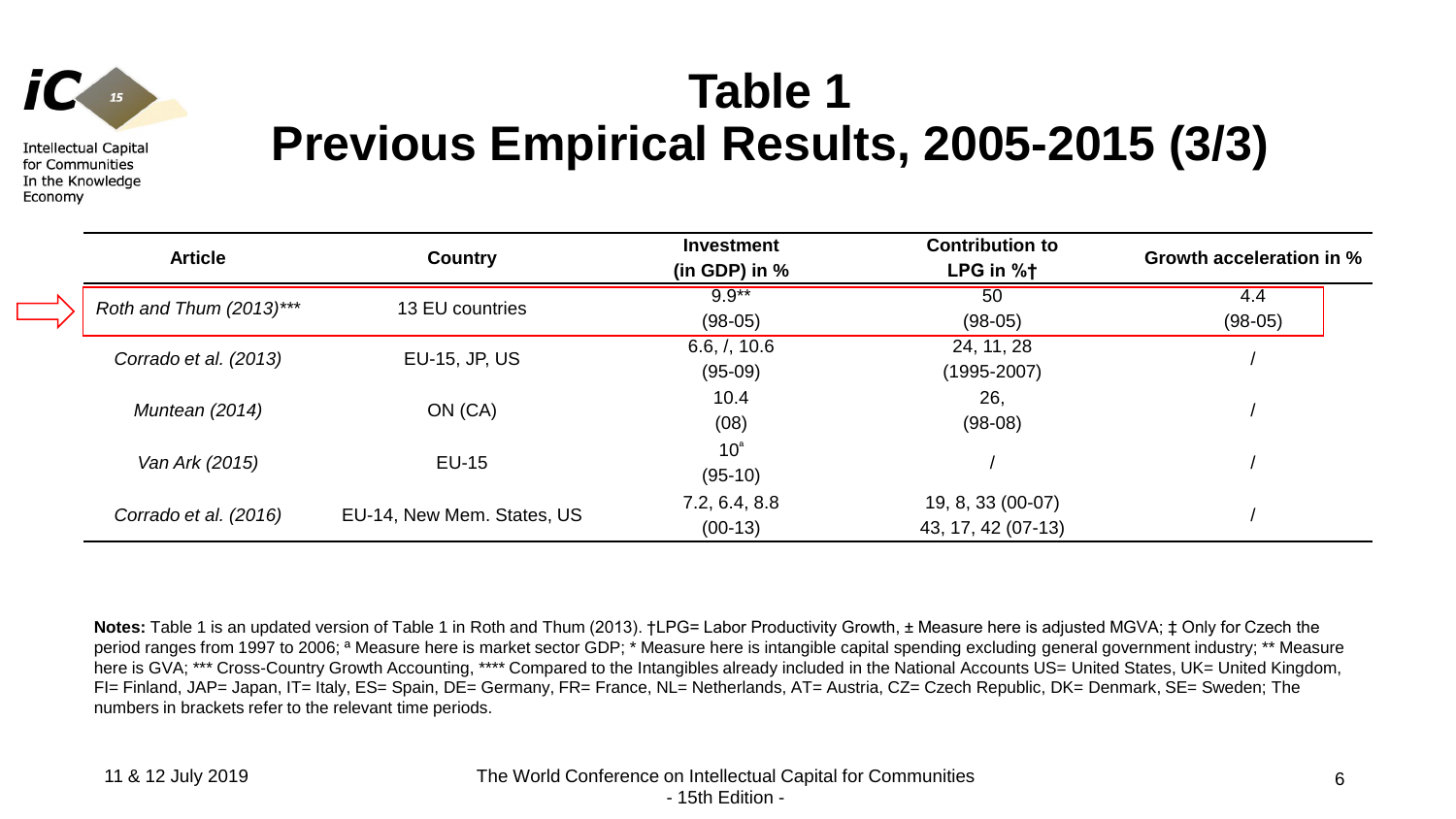

### **4. Estimation Approach, Model Specification, Research Design and Data**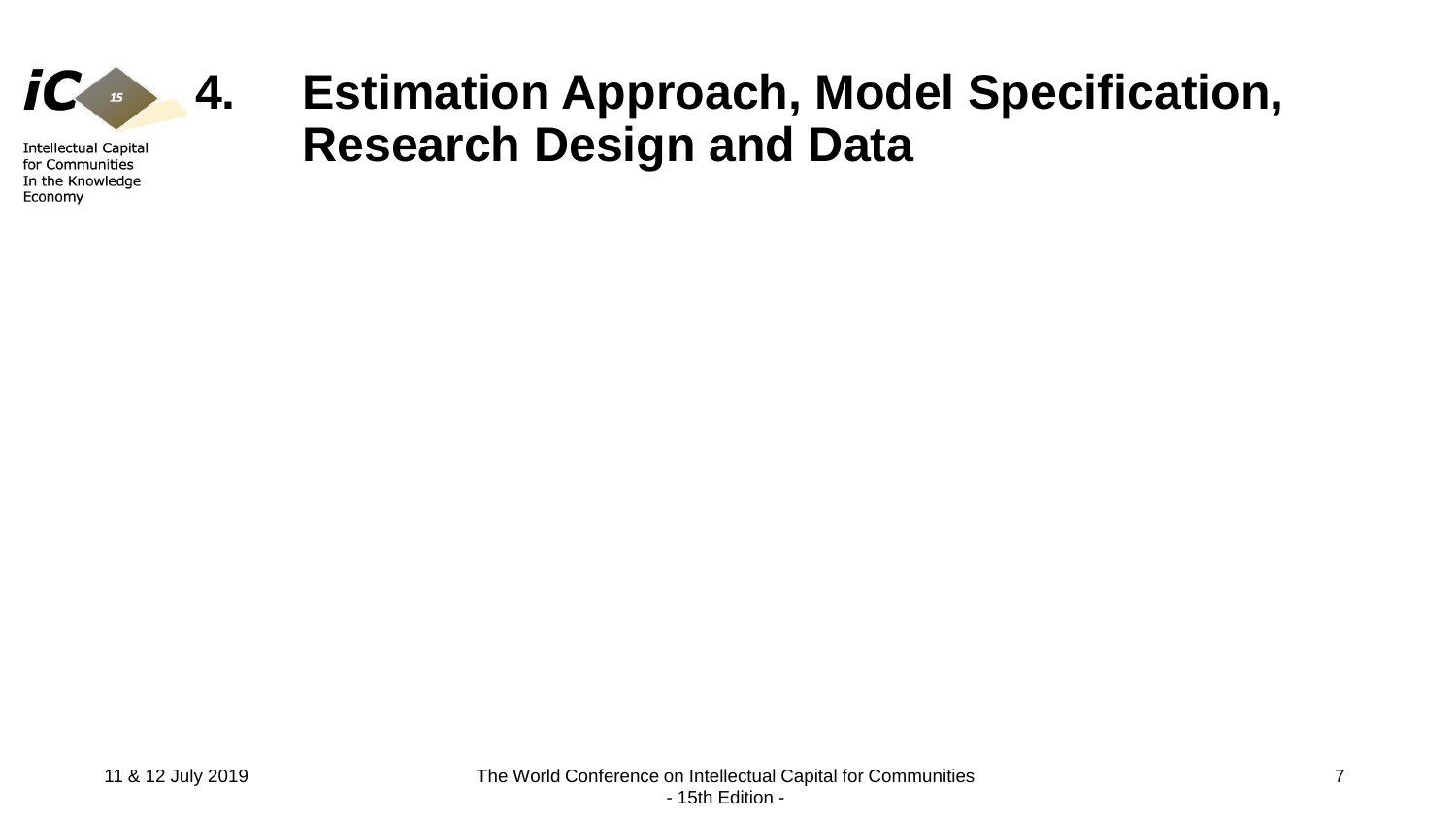

- Following Roth and Thum (2013) a *cross-country growth accounting* approach is utilized.
- This approach differs in two important respects from the traditional methodological framework of single growth accounting (CHS 2009, Van Ark 2015, Corrado et al, 2013, 2016).
- First, the output elasticities are estimated, rather than imposed. Secondly, part of the model can be designed to explain the international variance in TFP (total factor productivity) growth.

Economy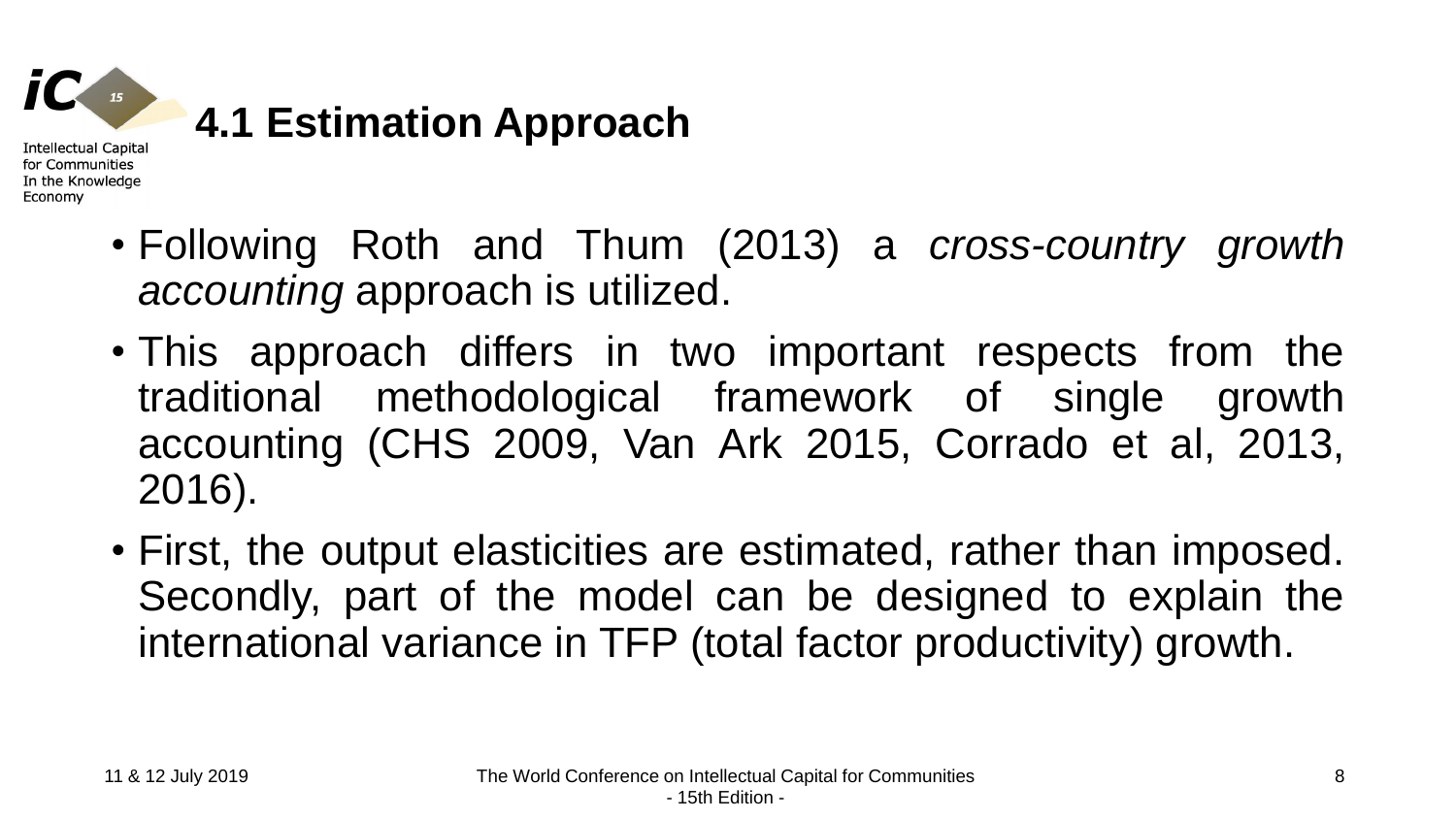$$
IC_{\mathbb{Z}} \longrightarrow
$$

### **4.2 Model Specification**

**Intellectual Capital** for Communities In the Knowledge Economy

Following the theoretical framework of CHS (2009), a slightly revised specification as developed by Roth and Thum (2013) is expressed in equation (1) below:

$$
(ln q_{i,t} - ln q_{i,t-1}) =
$$
\n
$$
c + gH_{i,t} + mH_{i,t} \frac{(Q_{max,t} - Q_{i,t})}{Q_{i,t}} + n(1 - ur_{i,t}) + p \sum_{j=1}^{k} X_{j,i,t} + yd_{i,t} + \alpha(lnk_{i,t} - lnk_{i,t-1}) + \beta(lnr_{i,t} - lnr_{i,t-1}) + u_{i,t}
$$
\n(1)

### Where:

 $(nq_{i,t} - lnq_{i,t-1})$  is labour productivity growth (GVA for the non-farm business sectors in country *i* and period  $t$ . The constant  $c$  is exogenous technological progress. The level of human capital  $(gH_{it})$  reflects the capacity to innovate domestically. The term  $\left. \bm{m}\bm{H}_{\bm{it}}\frac{(\bm{Q}_{\max,\bm{t}}-\bm{Q}_{\bm{i,t}})}{\bm{Q}_{\bm{t,t}}} \right|$  $\boldsymbol{\varrho}_{i,t}$ proxies a catch-up process. The term  $n(1-ur_{it})$  accounts for business cycle effect. The term  $\bm p\sum_{j=1}^k X_{jit}$  is a sum of k extra policy variables.  $y d_{it}$  are year dummies to control, amongst others, for the economic downturn in 2001 (IT-Bubble, 9/11 attack) as well as the economic downturn since the year 2007.  $(lnk_{i,t} - lnk_{i,t-1})$  and  $(lnr_{i,t} - lnr_{i,t-1})$ represent the growth of tangible and intangible capital services.  $u_{i,t}$  represents the error term.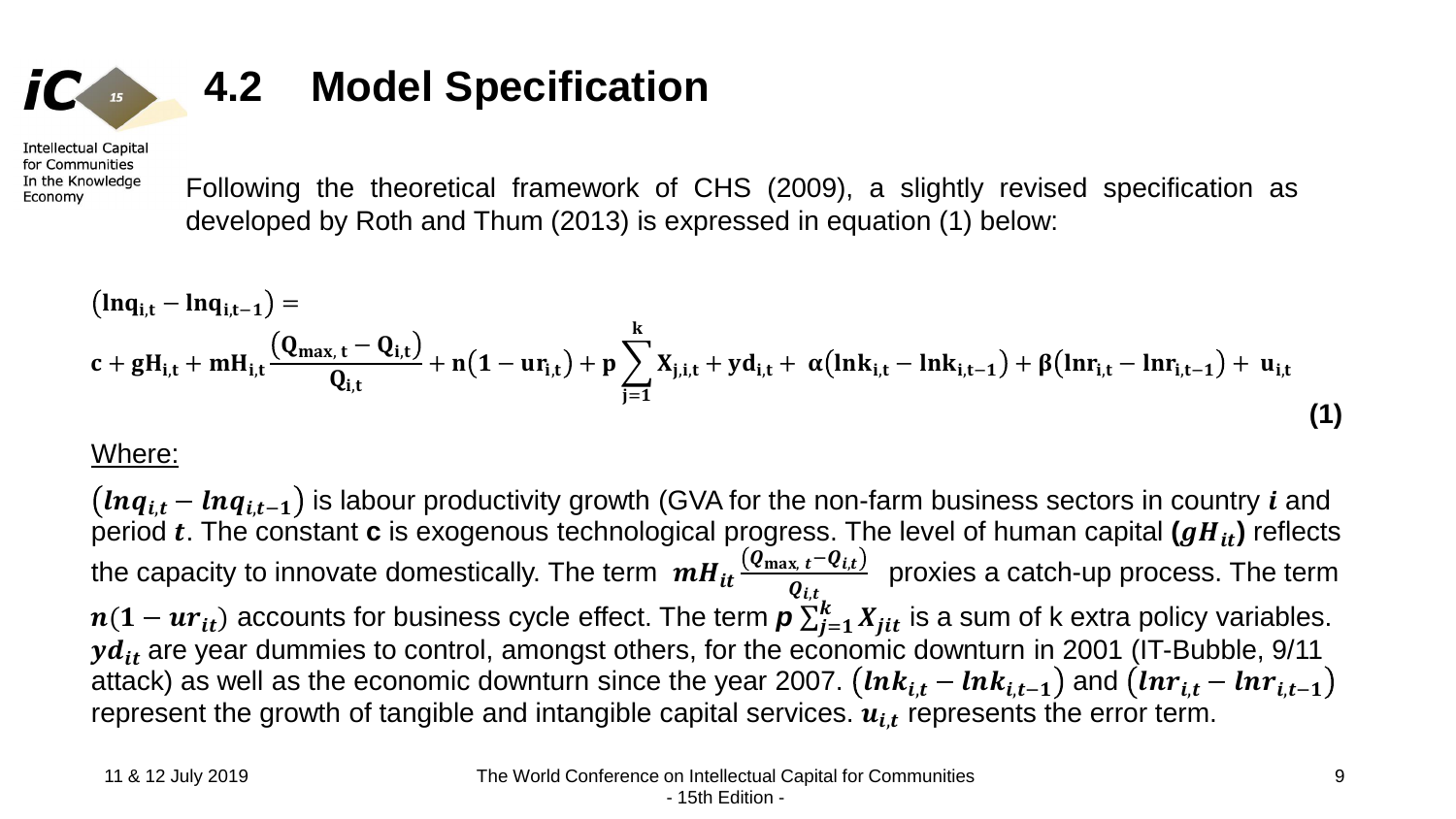**Intellectual Capital** for Communities

### **4.3 Research Design**

- In the Knowledge The econometric analysis covers 16 out of the EU-28 countries from 1995 to 2015. The countries included are Austria, Czech Republic, Denmark, Finland, France, Germany, Greece, Ireland, Italy, the Netherlands, Portugal, Spain, Slovakia, Slovenia, Sweden and the United Kingdom.
	- Belgium, Hungary and Luxemburg were excluded due to data availability and time series inconsistency.
	- By utilizing updated EUKLEMS and updated INTAN-INVEST data, equation (1) is estimated on a sample of 243 observations, instead of 98 observations as prior research studies at country level.
	- Initial intangible capital stocks are constructed according to the INNODRIVE approach by Roth and Thum (2013) and Niebel et al. (2017).
	- Tangible and Intangible Capital Services were constructed according to Roth and Thum (2013) following Oulton and Srinivasan (2003) and Timmer et al. (2007).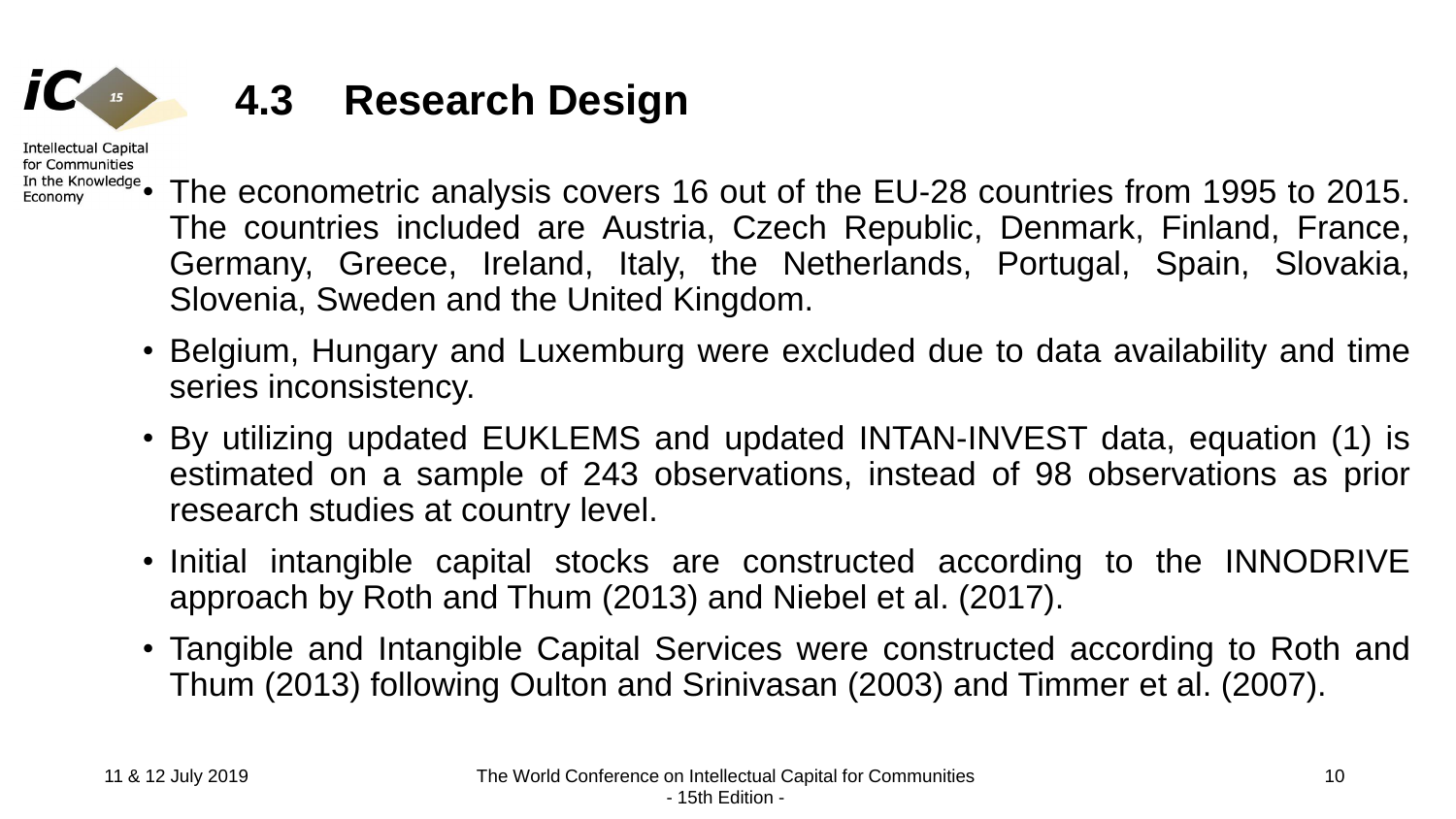

**4.4 Data** 

Intellectual Capital for Communities In the Knowledge Economy

- Data on the single components of intangible capital were taken from the latest INTAN-Invest dataset – until 2015.
- Data on GVA, tangible capital stocks, capital compensation, gross fixed tangible capital investments, tangible investment price indices, labor input (number of hours worked per persons engaged) and depreciation rates for tangible capital were calculated from the latest EUKLEMS database – until 2015.
- Human capital is measured as the "percentage of population who attained at least upper secondary education," which is taken as a proxy for the inherent stock of human capital. These data are provided by Eurostat.
- The variables rule of law and trust are taken from the Worldwide Governance Indicators project and the World Value Survey.
- Other relevant policy variables are either taken from the Penn World Table or form Eurostat.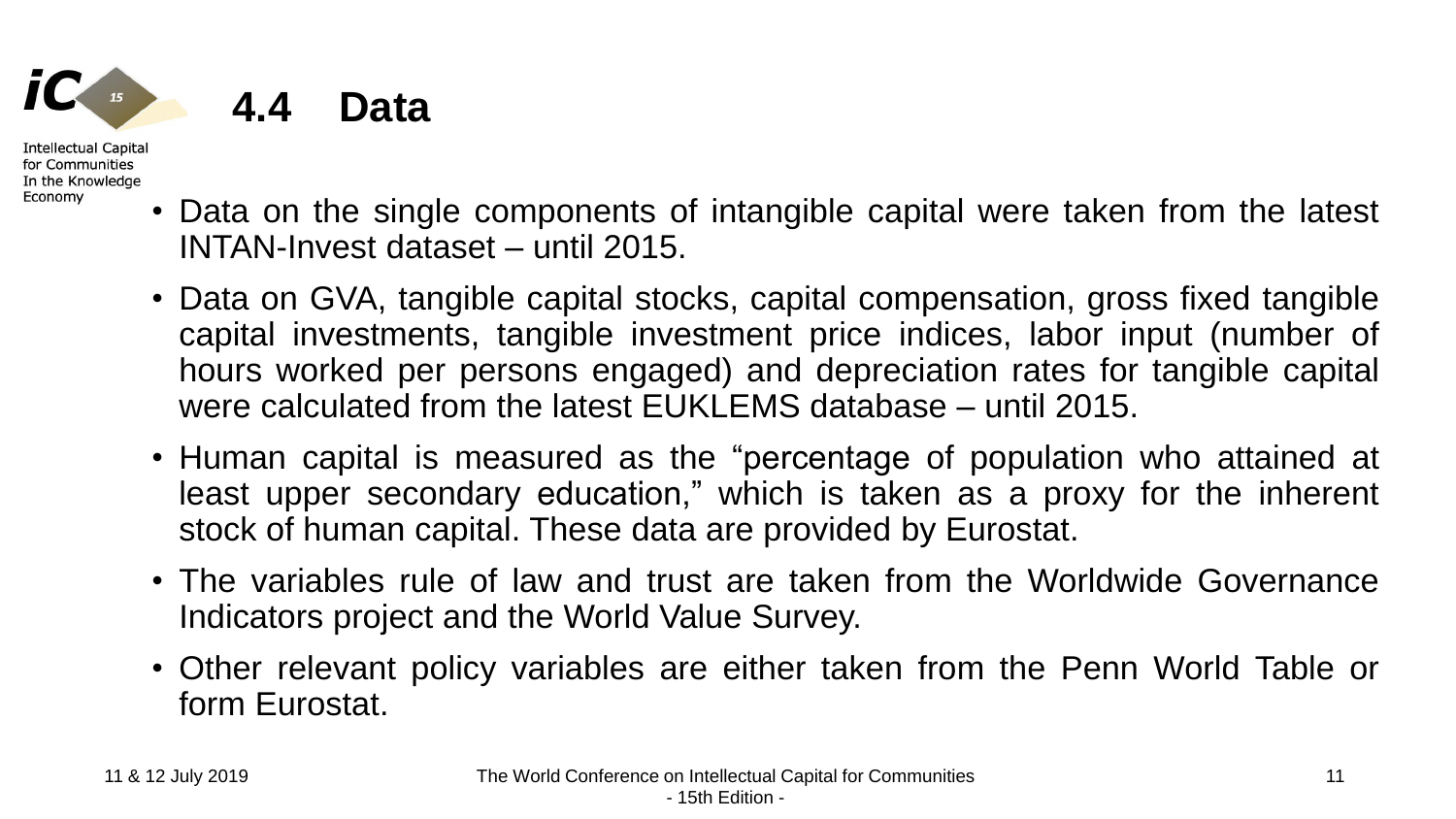

### **5. Descriptive Statistics**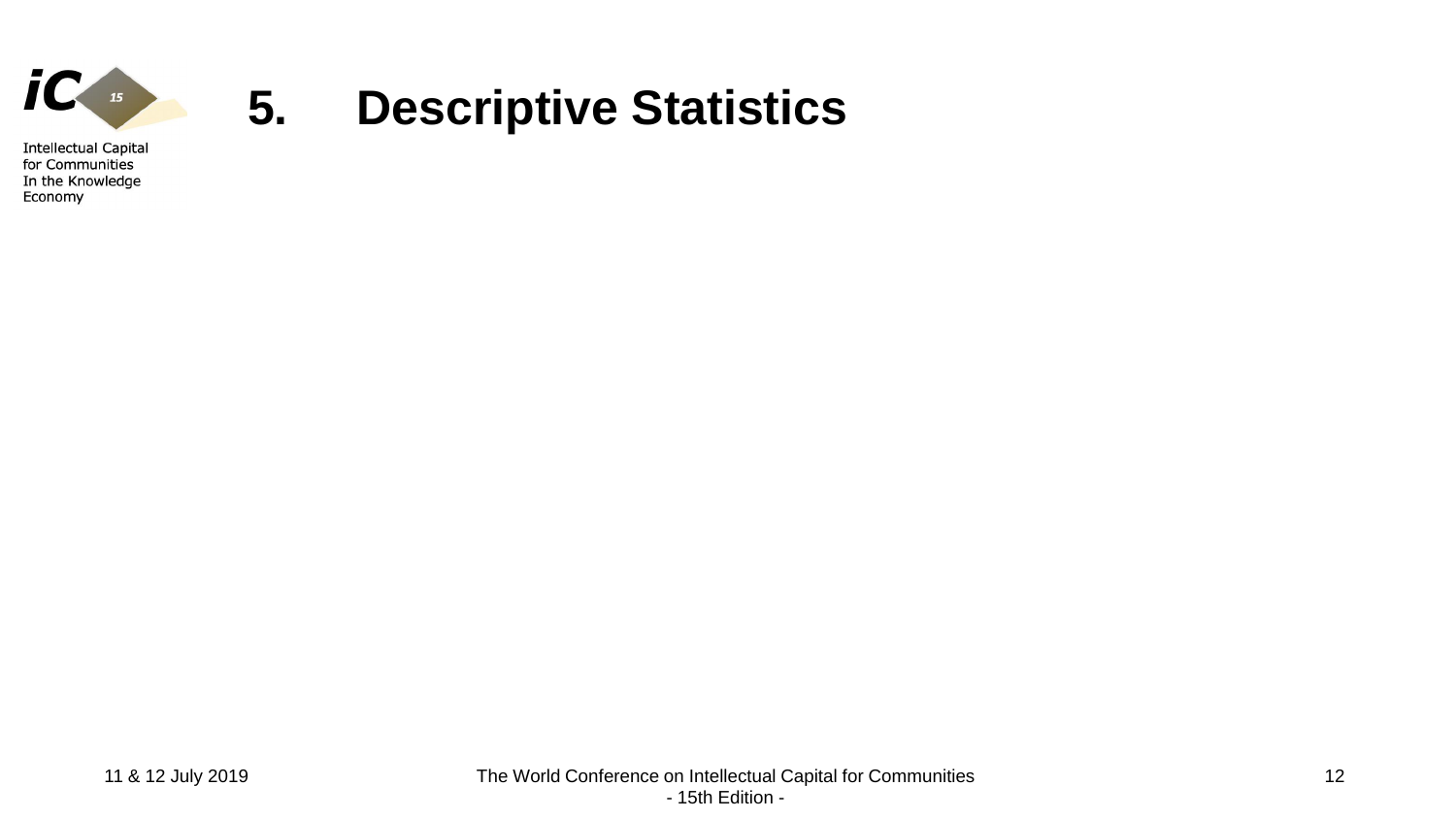

Note: Updated and modified Figure 1 in Roth and Thum (2013). Comp. Info=Computerized Information, Econ. Comp=Economic Competencies, Inno. Prop. = Innovative Property Source: Own estimations using INTAN-Invest data

### 11 & 12 July 2019 The World Conference on Intellectual Capital for Communities - 15th Edition -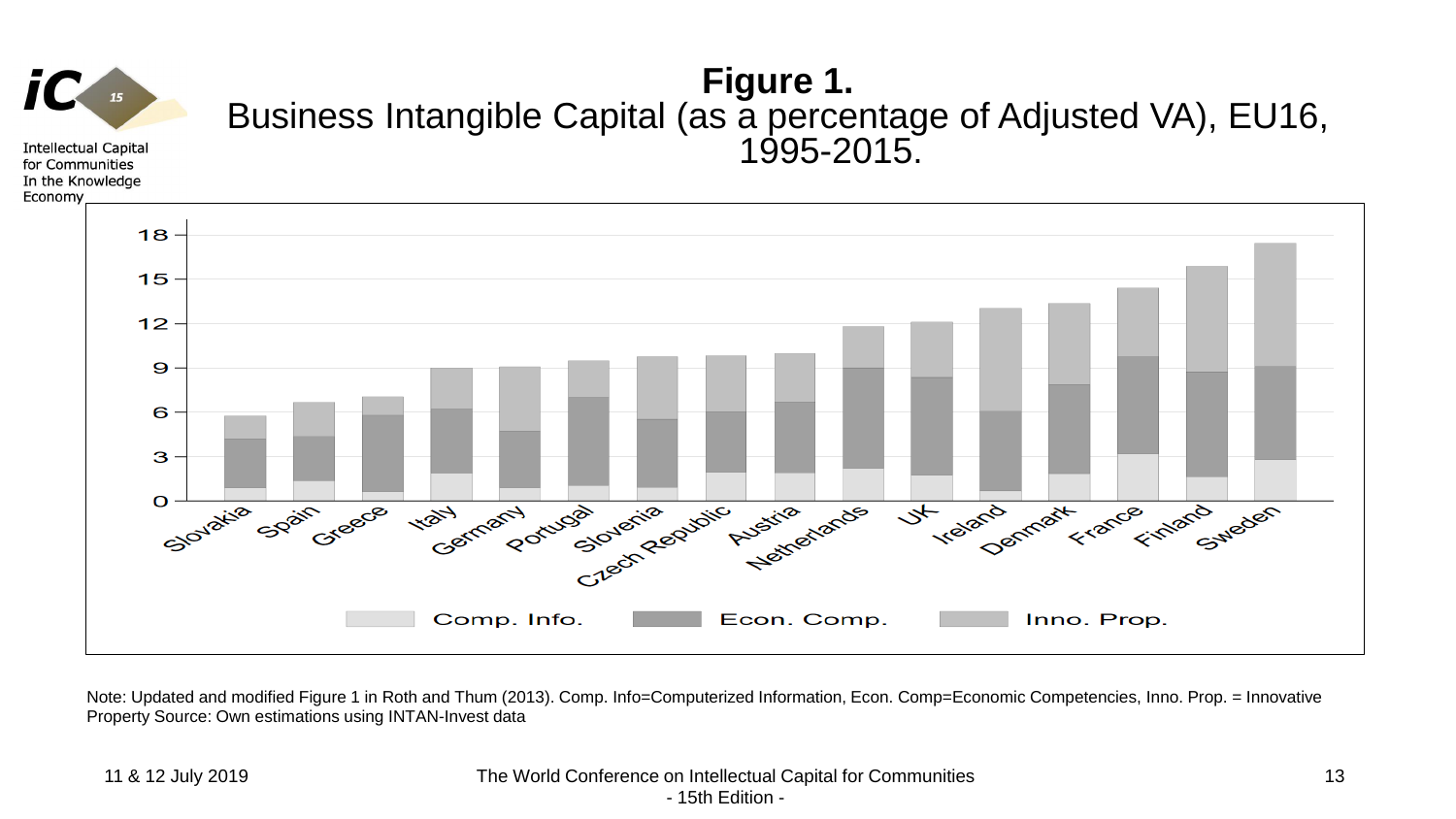# **15**

**Intellectual Capital** for Communities In the Knowledge Economy

### **Figure 2.**  Business Tangible and Intangible Capital Investments (% VA), EU16, 1995-2015.



Note: Updated and modified Figure 2 in Roth and Thum (2013). CT= Communications equipment, IT = Computing equipment, OCon = Total non-residential capital investment, OIPP = Other intellectual property products, OMach = Other machinery and equipment, TraEq = Transport equipment, IC = Intangible capital. Residential Structure has been excluded.

Source: own calculations on INTAN-Invest and EUKLEMS databases.

11 & 12 July 2019 The World Conference on Intellectual Capital for Communities

- 15th Edition -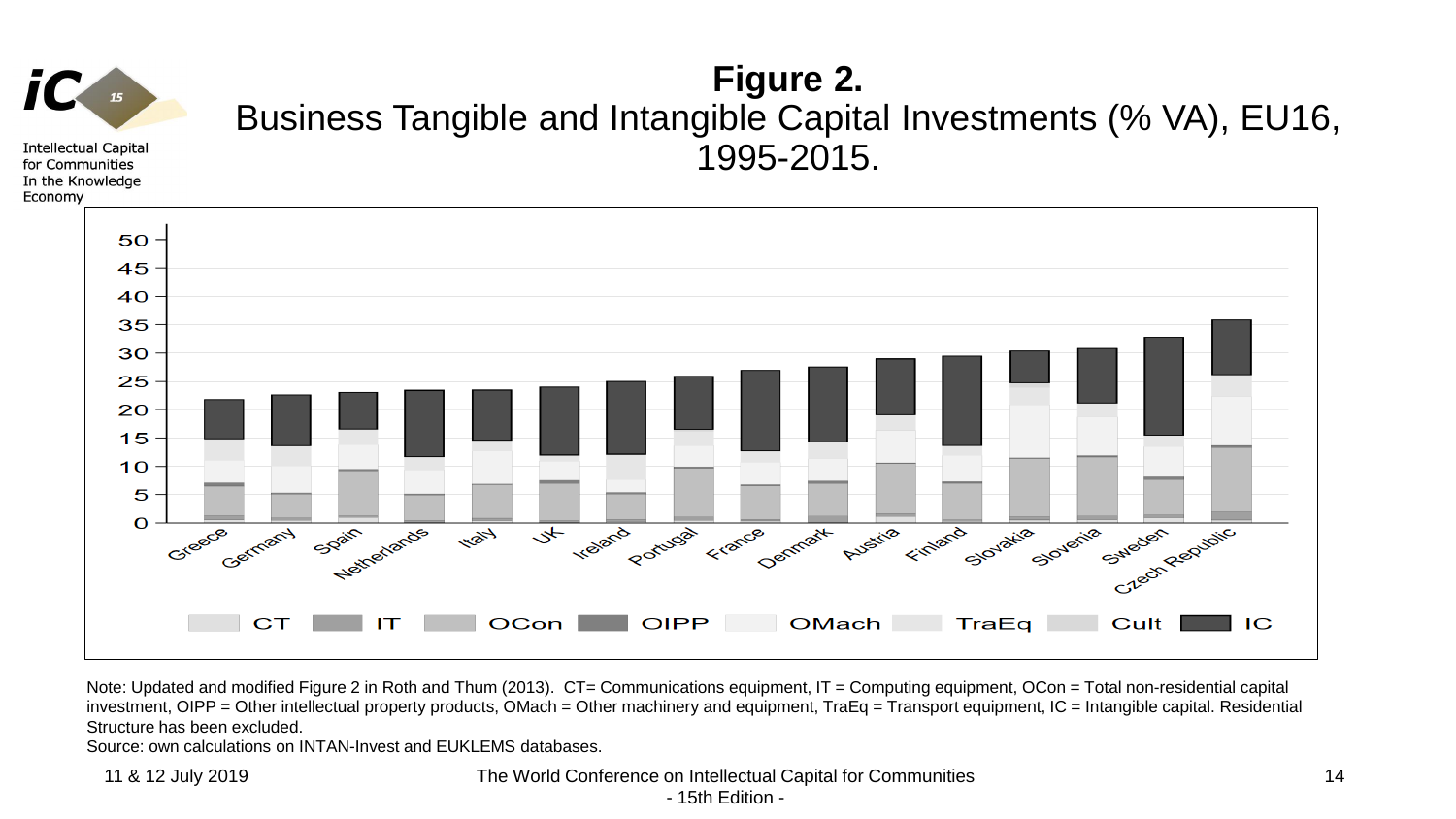

**Figure 3.**  Scatterplot between Innovative Property and Economic Competencies (as a percentage of Adjusted VA), 1995–2015.

**Intellectual Capital** for Communities In the Knowledge Economy



Notes: Updated and modified Figure 3 in Roth and Thum (2013). The dashed lines indicate the EU16 average values. AT = Austria, CZ = Czech Republic, DE = Germany, DK = Denmark, EL = Greece, ES = Spain, FI = Finland, FR = France, IE = Ireland, IT = Italy, NL = the Netherlands, PT = Portugal, SE = Sweden, SI = Slovenia, SK = Slovakia, UK = United Kingdom. Source: Own estimations using INTAN-Invest data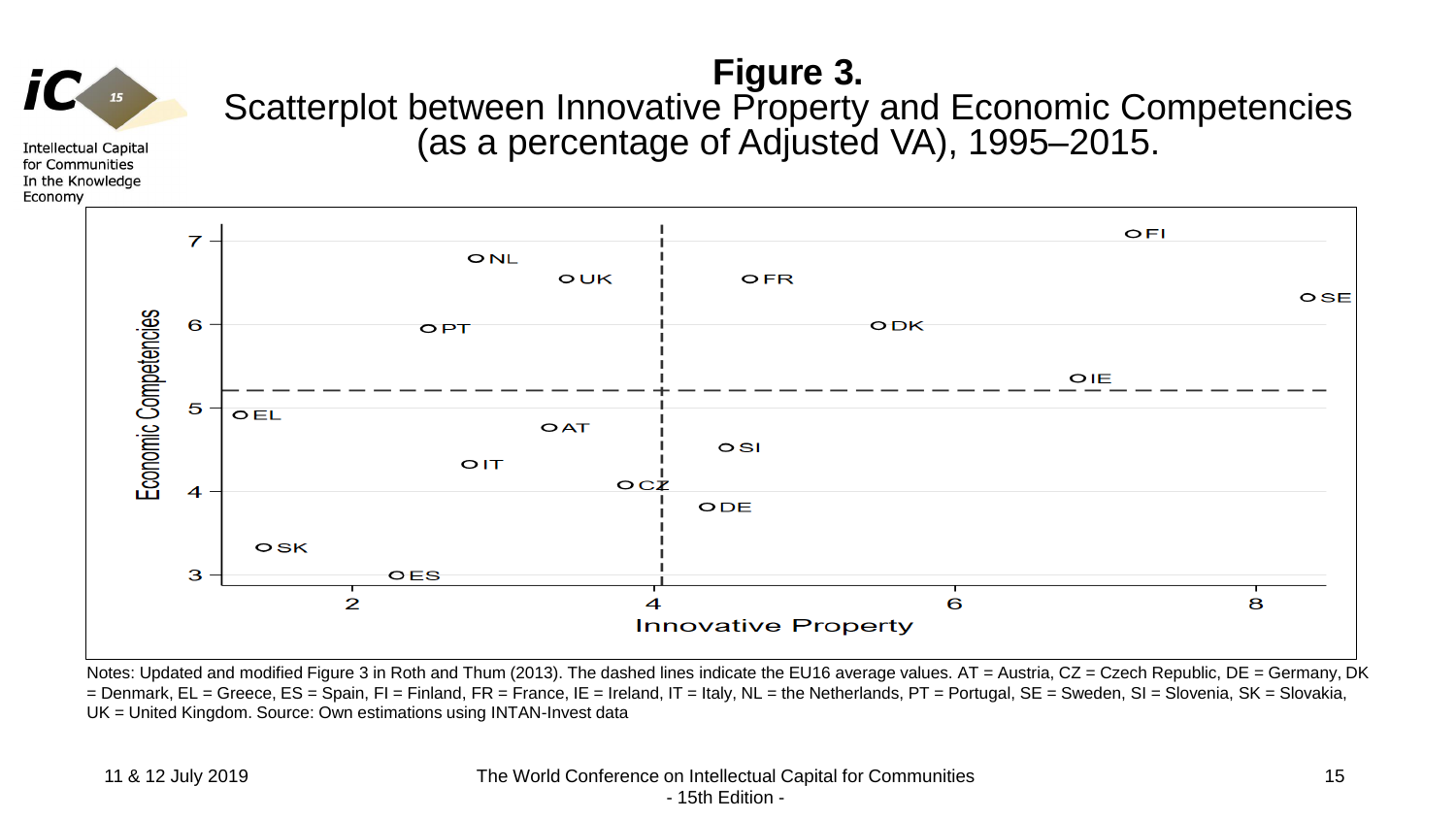

### **Figure 4.**  Time series of Tangible and Intangible investments (2007=1), EU15, 1995–2014.



Notes: Standardized for 2007 =1. Residential Structures are excluded. Source: Own estimations using INTAN-Invest and EUKLEMS data.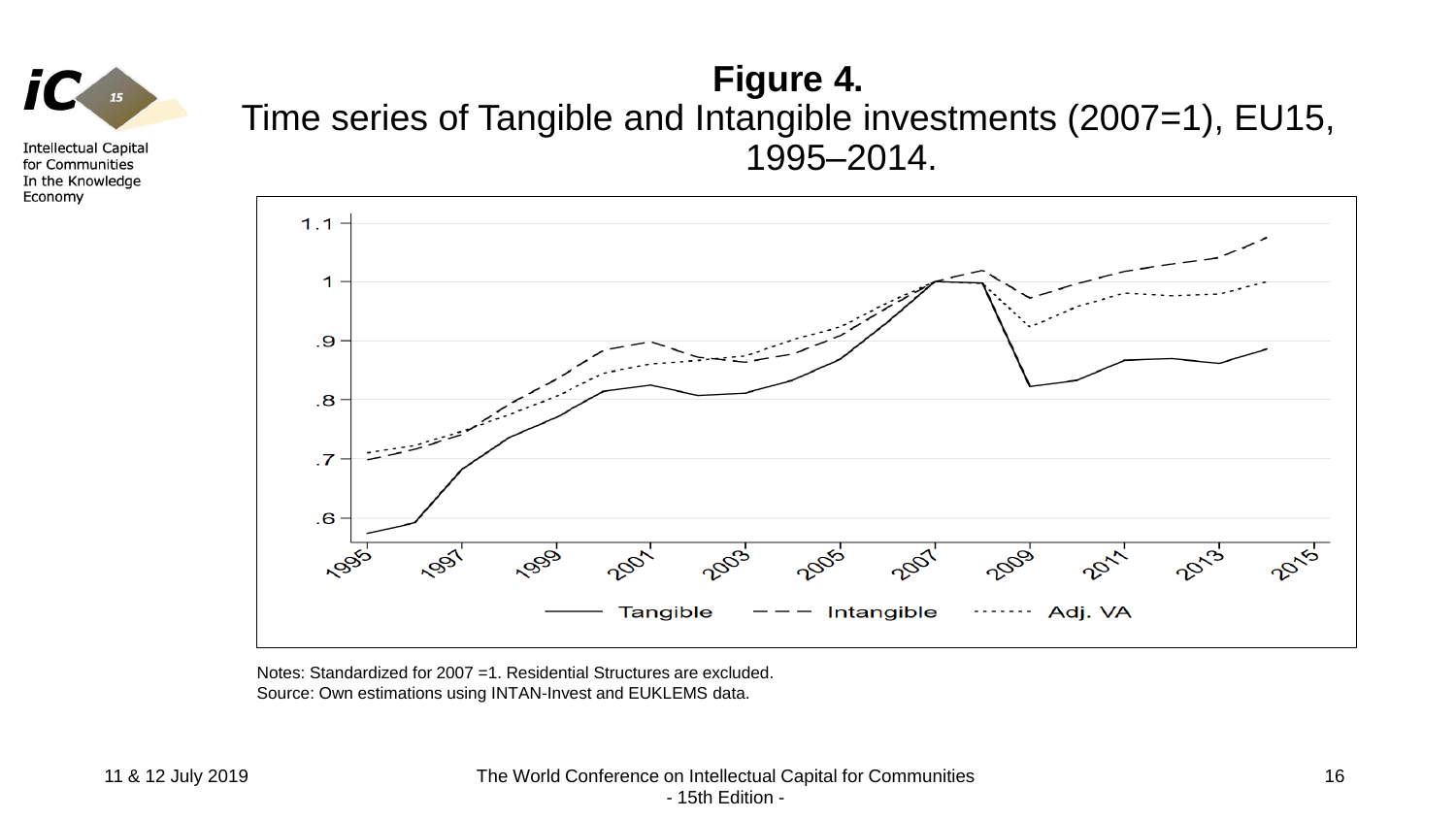

### **Figure 5.**

Time series of Tangible and Intangible investments and Value Added, 6 largest EU Economies, 1995–2015.



Notes: Standardized for 2007 =1. Residential Structures are excluded. Value Added is adjusted Value Added from INTAN-Invest. Source: Own estimations using INTAN-Invest and EUKLEMS data.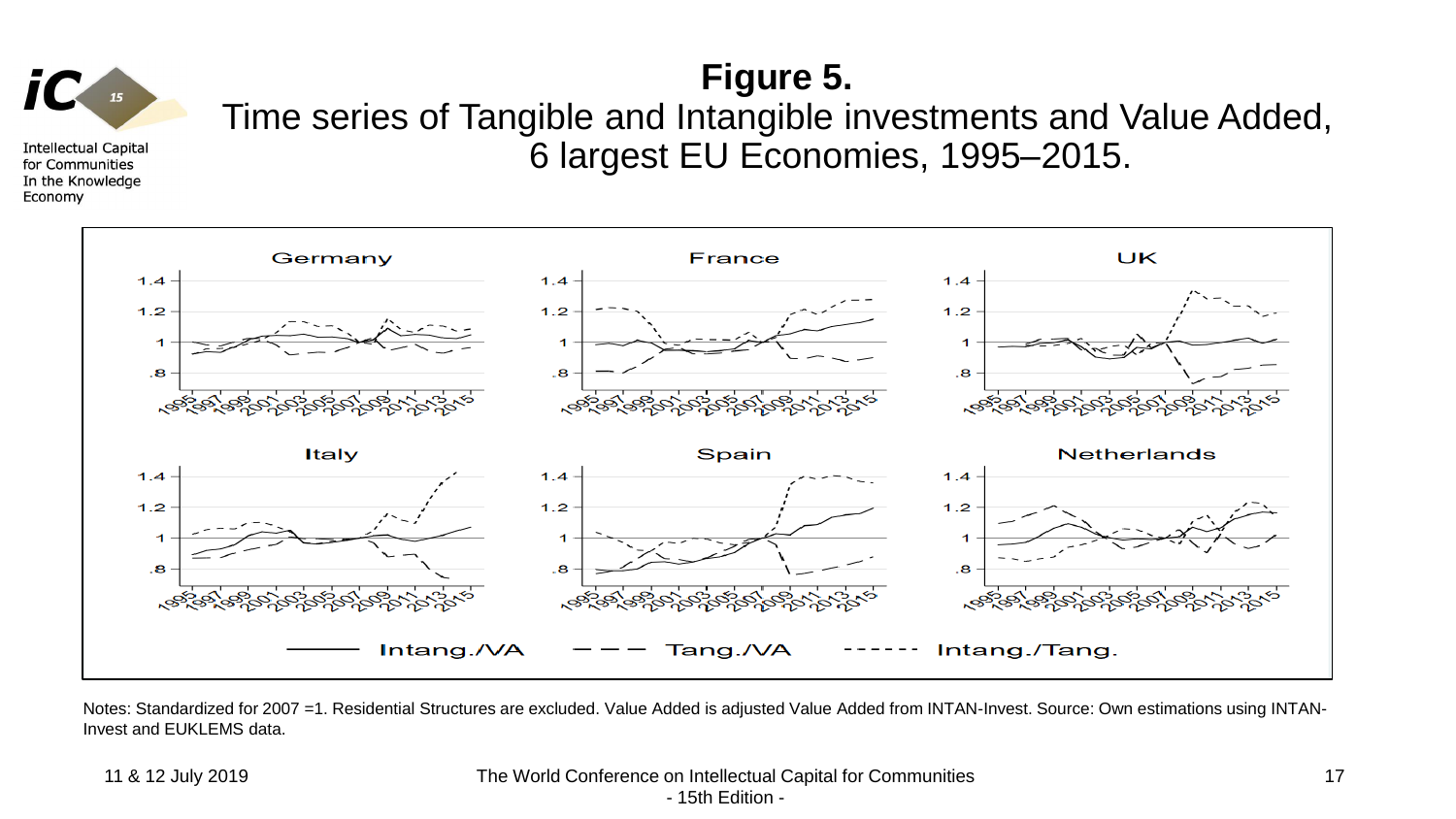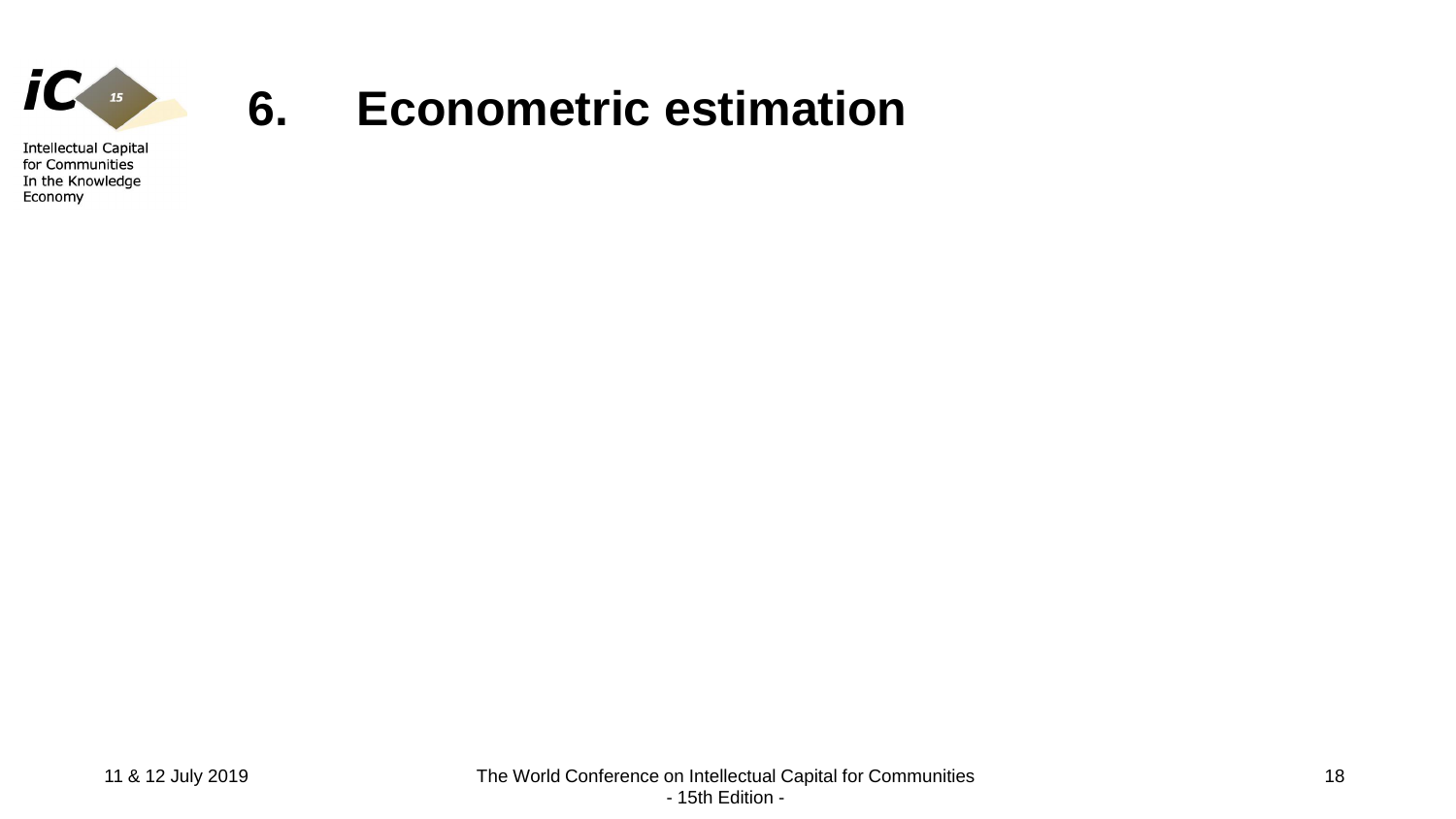

### **Table 2.** Intangibles and labor productivity growth. Random effects estimation.

**Intellectual Capital** for Communities In the Knowledge Economy

| Dep. Var.: Adj. VA Growth              | (1)       | (2)       | (3)       |                    |
|----------------------------------------|-----------|-----------|-----------|--------------------|
| Random effects model                   | 2000-2015 | 2000-2007 | 2008-2015 |                    |
| <b>Tangible Capital Service Growth</b> | 0.05      | $0.16**$  | $-0.11$   |                    |
|                                        | (0.55)    | (0.05)    | (0.48)    |                    |
| Intangible Capital Service Growth      | $0.22***$ | 0.11      | $0.23***$ |                    |
|                                        | (0.00)    | (0.28)    | (0.00)    | Intangible Capital |
| <b>Business Cycle</b>                  | yes       | yes       | yes       | Service Growth     |
| Catch-up                               | yes       | yes       | yes       |                    |
| <b>Upper Secondary Education</b>       | yes       | yes       | yes       | explains around    |
| Year dummies                           | yes       | yes       | yes       | 35% of LPG.        |
| <b>Observations</b>                    | 243       | 120       | 123       |                    |
| <b>Countries</b>                       | 16        | 16        | 16        |                    |
| R-square overall                       | 0.74      | 0.58      | 0.72      |                    |
| R-square between                       | 0.77      | 0.82      | 0.88      |                    |
| R-square within                        | 0.74      | 0.5       | 0.69      |                    |

Robust pval in parentheses

\*\*\* p<0.01, \*\* p<0.05, \* p<0.1

Note: Adjusted VA is non-farm business sectors value added.